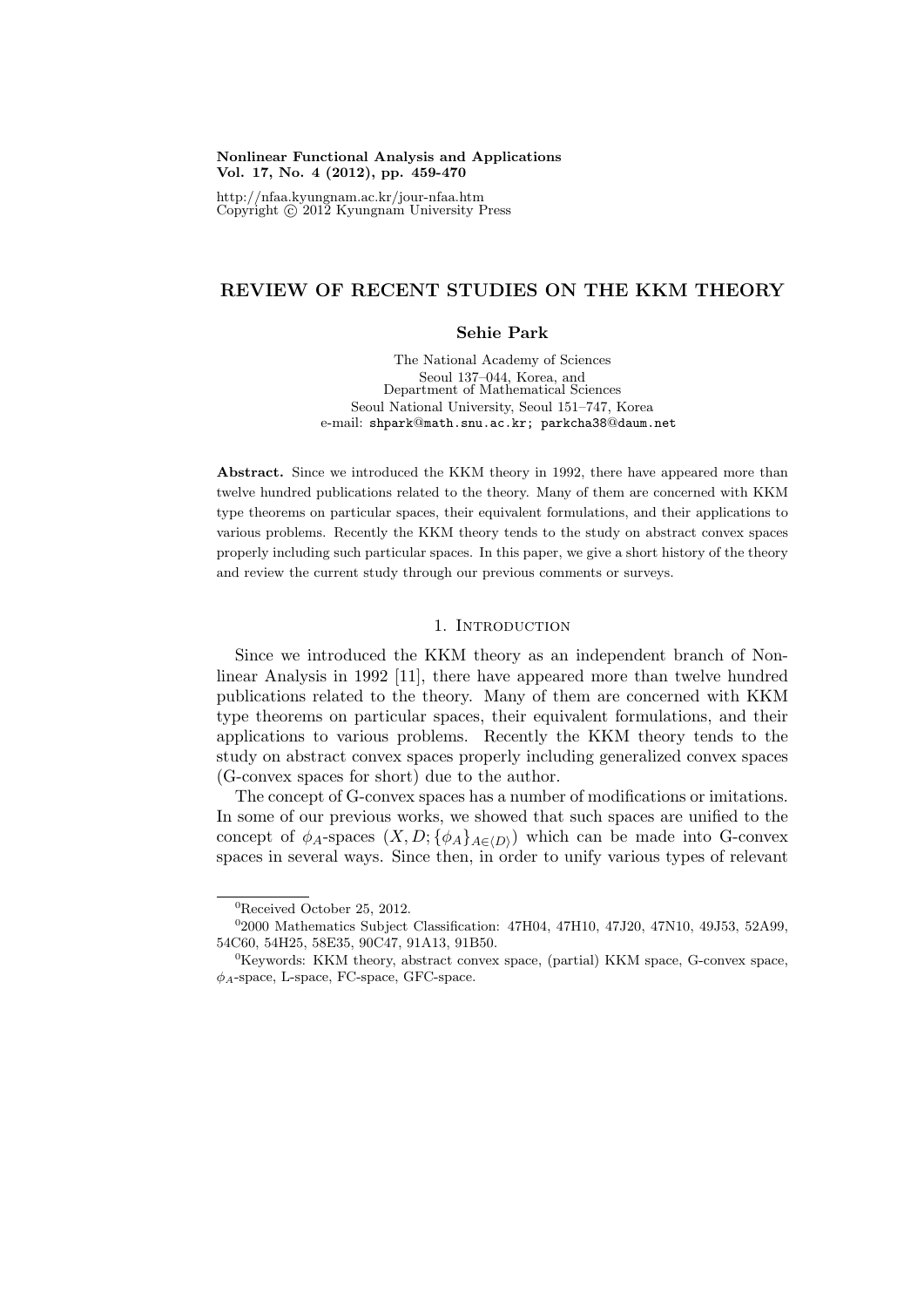spaces and to upgrade the KKM theory, the present author has published a sequence of papers related to abstract convex spaces [16-19,21-24,26-40].

In this paper, we give a short history of the KKM theory and review the current study by recalling our previous comments or surveys in the sequence of papers.

In Section 2, the basic concepts on our abstract convex spaces are introduced. We recall some subclasses of abstract convex spaces; namely, convexity spaces, convex spaces, H-spaces, G-convex spaces,  $\phi_A$ -spaces and their various particular forms. Section 3 deals with some equivalents of the KKM principle and their concise history. Finally, in Section 4, we review our previous works which were concerned with comments on particular researches on the KKM theory. Some of them are closely related to modifications of our G-convex space theory.

### 2. Abstract convex spaces

We follow our recent works [22, 23, 26, 32, 34, 35] and the references therein:

**Definition 2.1.** An *abstract convex space* (*E, D*; Γ) consists of a topological space *E*, a nonempty set *D*, and a multimap  $\Gamma : \langle D \rangle \to E$  with nonempty values  $\Gamma_A := \Gamma(A)$  for  $A \in \langle D \rangle$ , where  $\langle D \rangle$  is the set of all nonempty finite subsets of *D*.

For any  $D' \subset D$ , the  $\Gamma$ -*convex hull* of  $D'$  is denoted and defined by

$$
\operatorname{co}_{\Gamma} D' := \bigcup \{ \Gamma_A \mid A \in \langle D' \rangle \} \subset E.
$$

A subset *X* of *E* is called a Γ-*convex subset* of (*E, D*; Γ) relative to *D′* if for any  $N \in \langle D' \rangle$ , we have  $\Gamma_N \subset X$ , that is,  $\text{co}_{\Gamma} D' \subset X$ .

In case  $E = D$ , let  $(E; \Gamma) := (E, E; \Gamma)$ .

**Definition 2.2.** Let (*E, D*; Γ) be an abstract convex space and *Z* a topological space. For a multimap  $F : E \to Z$  with nonempty values, if a multimap  $G: D \longrightarrow Z$  satisfies

$$
F(\Gamma_A) \subset G(A) := \bigcup_{y \in A} G(y) \quad \text{for all } A \in \langle D \rangle,
$$

then *G* is called a *KKM map* with respect to *F*. A *KKM map*  $G : D \to E$  is a KKM map with respect to the identity map 1*E*.

**Example 2.3.** The following are typical examples of abstract convex spaces. Others can be seen in [32] and the references therein.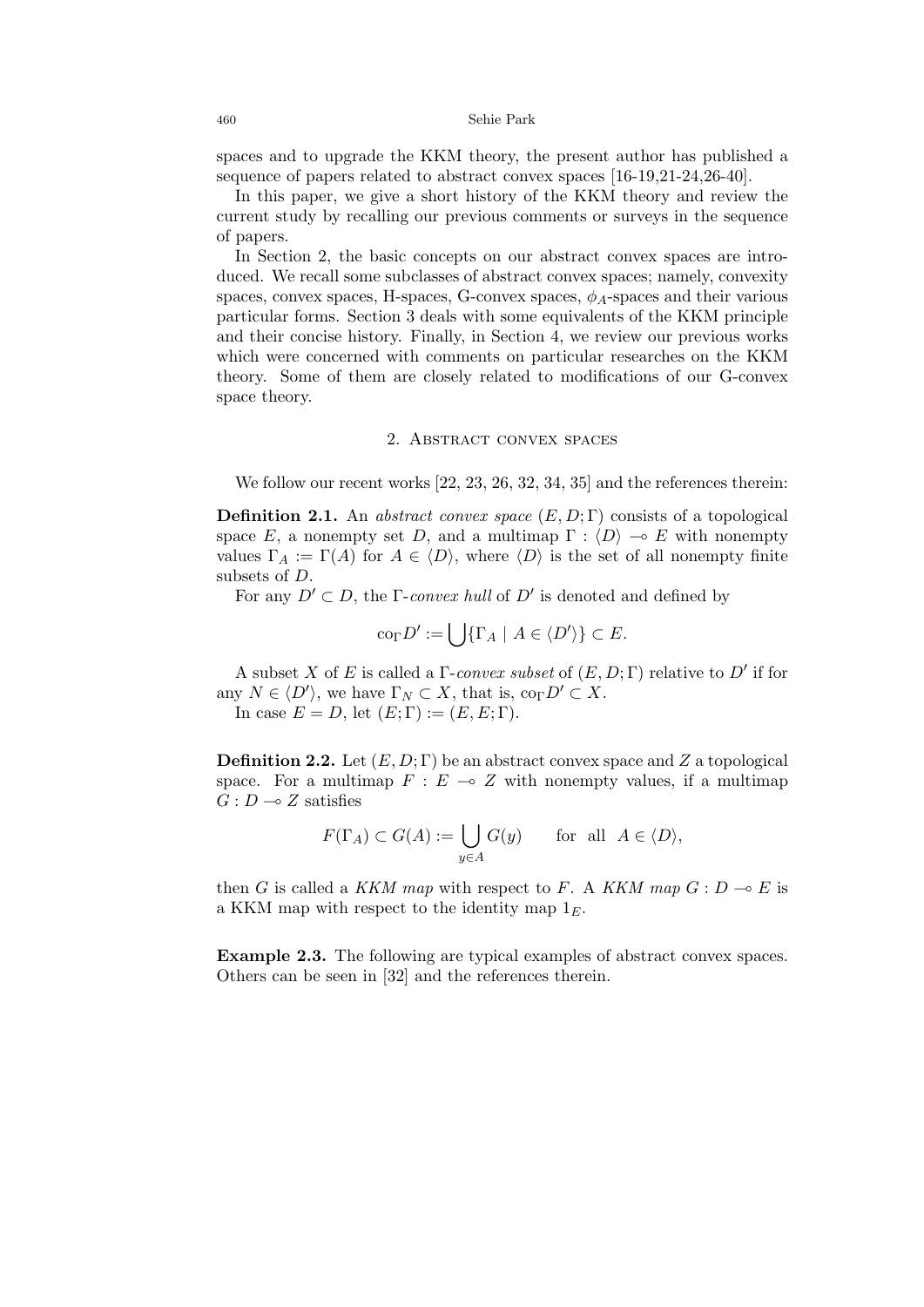- (1) A *convexity space*  $(E, \mathcal{C})$  *in the classical sense* consists of a topological space  $E$  and a family  $C$  of subsets of  $E$  such that  $E$  itself is an element of *C* and *C* is closed under arbitrary intersection.
- (2) A *convex space*  $(X, D) = (X, D; \Gamma)$  is a triple where X is a subset of a vector space such that co  $D \subset X$ , and each  $\Gamma_A$  is the convex hull of  $A \in \langle D \rangle$  equipped with the Euclidean topology. This concept generalizes the one due to Lassonde for  $X = D$  [10].
- (3) An abstract convex space (*X, D*; Γ) is called an H-*space* by Park if  $\Gamma = {\Gamma_A}$  is a family of contractible (or, more generally, *ω*-connected) subsets of *X* indexed by  $A \in \langle D \rangle$  such that  $\Gamma_A \subset \Gamma_B$  whenever  $A \subset$  $B \in \langle D \rangle$ . If  $D = X$ ,  $(X; \Gamma)$  is called a *c*-space by Horvath [6, 7].
- (4) A *generalized convex space* or a G-*convex space* (*X, D*; Γ) is an abstract convex space such that for each  $A \in \langle D \rangle$  with the cardinality  $|A|$  $n+1$ , there exists a continuous function  $\phi_A : \Delta_n \to \Gamma(A)$  such that  $J \in \langle A \rangle$  implies  $\phi_A(\Delta_J) \subset \Gamma(J)$ .

Here,  $\Delta_n$  is the standard *n*-simplex with vertices  $\{e_i\}_{i=0}^n$ , and  $\Delta_j$  is the face of  $\Delta_n$  corresponding to  $J \in \langle A \rangle$ .

**Definition 2.4.** The *partial KKM principle* for an abstract convex space  $(E, D; \Gamma)$  is the statement that, for any closed-valued KKM map  $G: D \to E$ , the family  ${G(y)}_{y\in D}$  has the finite intersection property. The *KKM principle* is the statement that the same property also holds for any open-valued KKM map.

An abstract convex space is called a (*partial*) *KKM space* if it satisfies the (partial) KKM principle, resp.

**Example 2.5.** We give examples of partial KKM spaces as in [32], where the references can be seen:

- (1) Every G-convex space is a KKM space.
- (2) A connected linearly ordered space  $(X, \leq)$  can be made into a KKM space.
- (3) The extended long line  $L^*$  is a KKM space  $(L^*, D; \Gamma)$  with the ordinal space  $D := [0, \Omega]$ . But  $L^*$  is not a G-convex space.
- (4) For a closed convex subset *X* of a complete R-tree *H*, and  $\Gamma_A$  := *conv*<sub>*H*</sub>(*A*) for each  $A \in \langle X \rangle$ , the triple  $(H \supset X; \Gamma)$  is a partial KKM space.
- (5) Horvath's convex space  $(X;\Gamma)$  with the weak Van de Vel property is a KKM space, where  $\Gamma_A := [[A]]$  for each  $A \in \langle X \rangle$ .
- (6) A B-space due to Briec and Horvath is a KKM space.
- (7) Kulpa and Szymanski [9] found some partial KKM spaces which are not KKM spaces.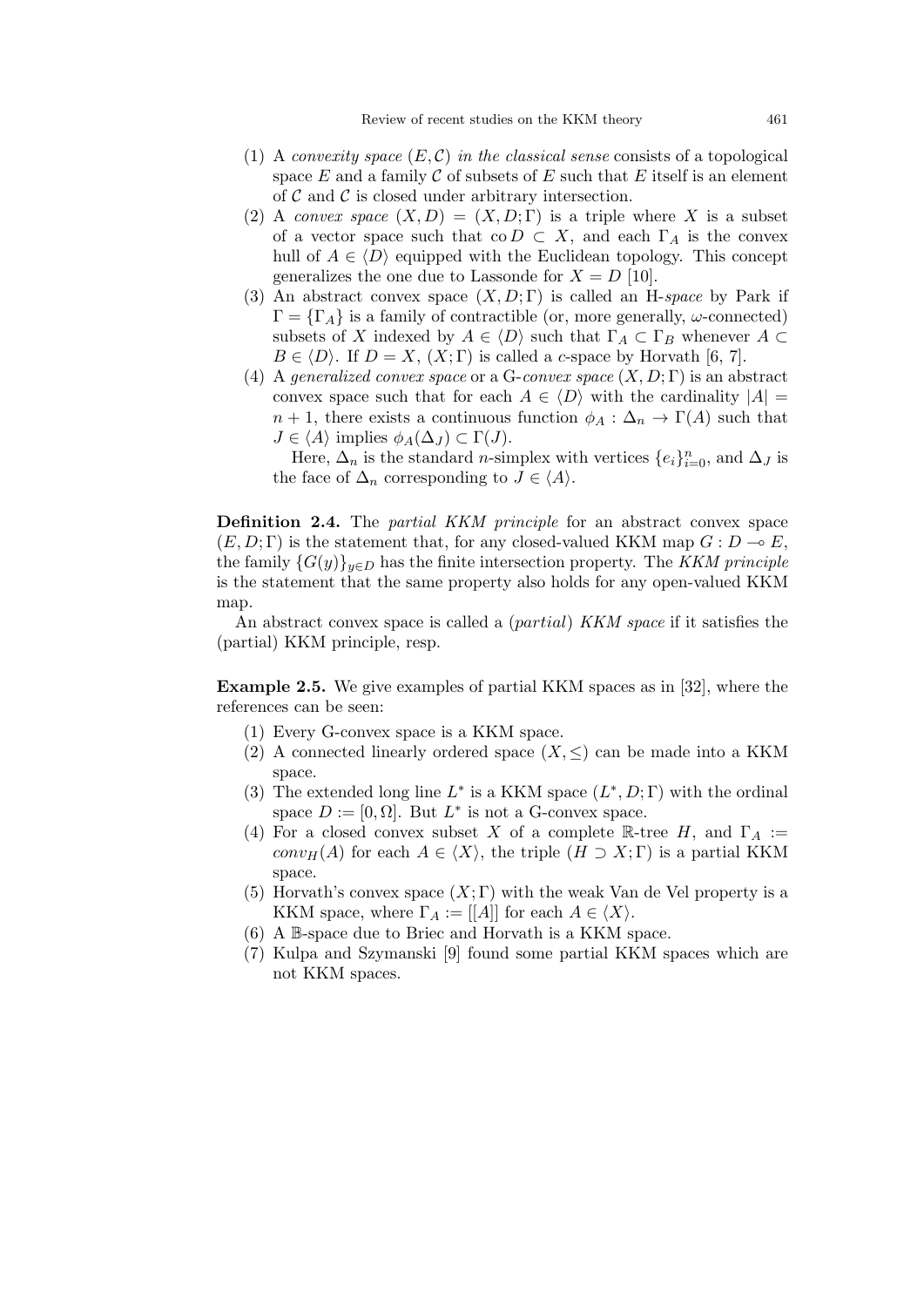Recently, we were concerned with a particular subclass of abstract convex spaces as follows [16, 19, 20, 25]:

**Definition 2.6.** A *space having a family*  $\{\phi_A\}_{A \in (D)}$  or simply a  $\phi_A$ -*space* 

 $(X, D; {\phi_A}_{A \in \langle D \rangle})$  or simply  $(X, D; \phi_A)$ 

consists of a topological space  $X$ , a nonempty set  $D$ , and a family of continuous functions  $\phi_A : \Delta_n \to X$  (that is, singular *n*-simplexes) for  $A \in \langle D \rangle$  with the cardinality  $|A| = n + 1$ .

**Example 2.7.** We give examples of  $\phi_A$ -spaces as follows; for the references, see [40]:

- (1) An L-space, which is a G-convex space  $(E; \Gamma)$ .
- (2) An MC-space, which is known to be a G-convex space.
- (3) A topological space *Y* with property (H), that is, if, for each  $N \in \langle Y \rangle$ , there exists a continuous mapping  $\varphi_N : \Delta_n \to Y$  with  $|N| = n + 1$ .
- (4) FC-spaces  $(Y, \{\varphi_N\})$  whenever *Y* is a topological space and for each  $N \in \langle Y \rangle$  where some elements in *N* may be same, there exists a continuous mapping  $\varphi_N : \Delta_n \to Y$  with  $|N| = n + 1$ .
- (5) Any G-convex space is a  $\phi_A$ -space. Conversely, a  $\phi_A$ -space can be made into a G-convex space  $(X, D; \Gamma)$  in several ways; see [16, 19, 20, 25, 40].
- (6) Later  $\phi_A$ -spaces are called GFC-spaces by Khanh et al. [8].

Now we have the following diagram for triples  $(E, D; \Gamma)$ :

Simplex =*⇒* Convex subset of a t.v.s. =*⇒* Convex space =*⇒* H-space  $\implies$  G-convex space  $\implies \phi_A$ -space  $\implies$  KKM space =*⇒* Partial KKM space =*⇒* Abstract convex space.

### 3. New basic theorems of the KKM theory

For an abstract convex space  $(E, D; \Gamma)$ , consider the following related four conditions for a multimap  $G: D \to E$ :

- $(a) \bigcap_{z \in D} \overline{G(z)} \neq \emptyset$  implies  $\bigcap_{z \in D} G(z) \neq \emptyset$ .
- (b)  $\bigcap_{z \in D} \overline{G(z)} = \overline{\bigcap_{z \in D} G(z)}$  (*G* is *intersectionally closed-valued*).
- (c)  $\bigcap_{z \in D} \overline{G(z)} = \bigcap_{z \in D} G(z)$  (*G* is *transfer closed-valued*).
- (d) *G* is closed-valued.

For a multimap  $G: D \to E$ , consider the following related four conditions: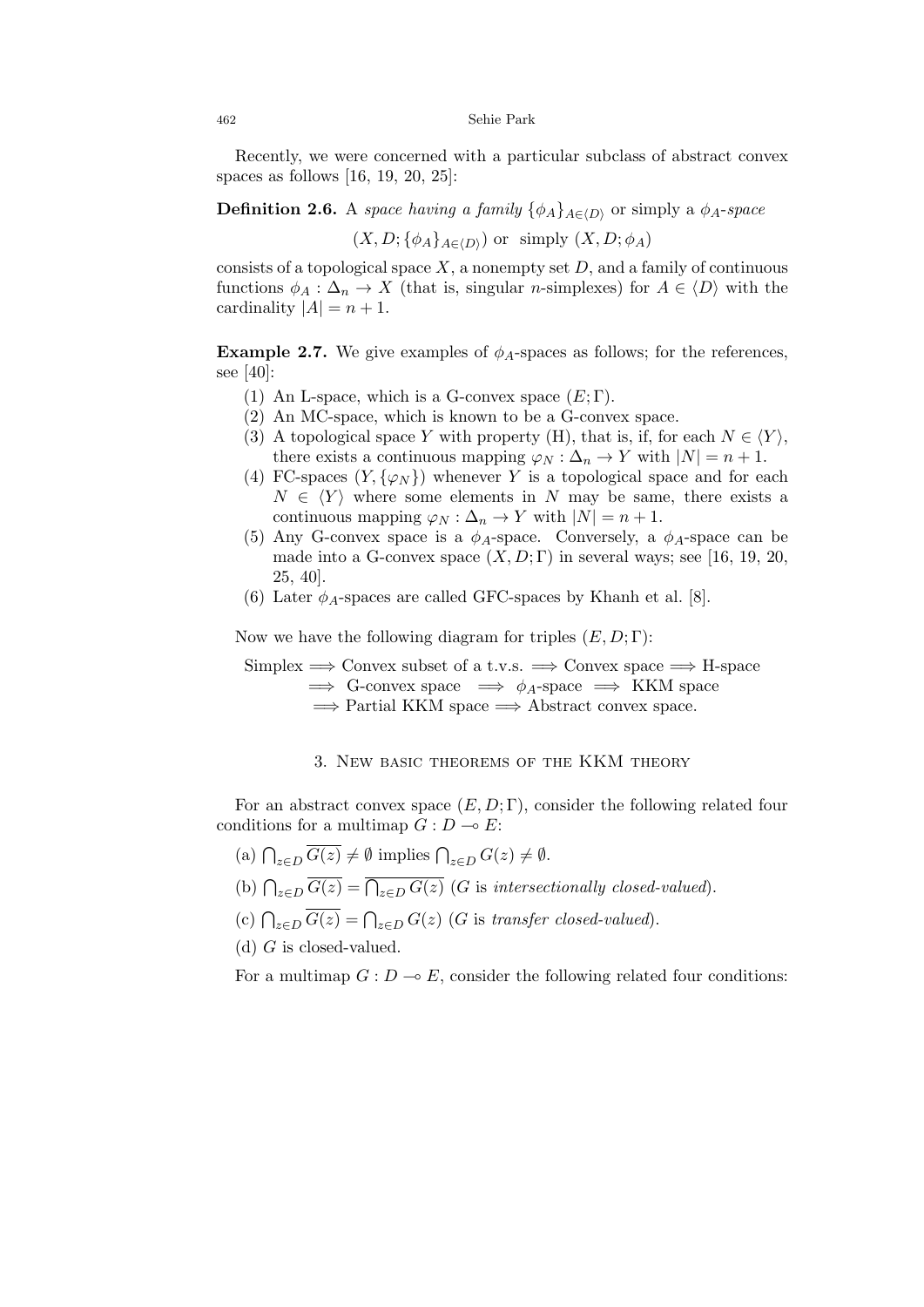- (a)  $\bigcup_{z \in D} G(z) = E$  implies  $\bigcup_{z \in D} \text{Int } G(z) = E$ .
- (b) Int  $\bigcup_{z \in D} G(z) = \bigcup_{z \in D} \text{Int } G(z)$  (*G* is *unionly open-valued*).
- (c)  $\bigcup_{z \in D} G(z) = \bigcup_{z \in D} \text{Int } G(z)$  (*G* is *transfer open-valued*).
- (d) *G* is open-valued.

From the partial KKM principle, we have the following KKM type theorem in [35, 39]:

**Theorem 3.1.** [KKM type theorem] *Let* (*E, D*; Γ) *be a partial KKM space and*  $G: D \to E$  *a map such that* 

- (1) *G is a KKM map; and*
- (2) *there exists a nonempty compact subset K of E such that either* (i)  $\bigcap_{z \in M} \overline{G(z)} \subset K$  *for some*  $M \in \langle D \rangle$ *; or* 
	- (ii) *for each*  $N \in \langle D \rangle$ *, there exists a compact*  $\Gamma$ *-convex subset*  $L_N$  *of E relative to some*  $D' \subset D$  *such that*  $N \subset D'$  *and*

$$
\overline{L_N} \cap \bigcap_{z \in D'} \overline{G(z)} \subset K.
$$

*Then*  $K \cap \bigcap_{z \in D} \overline{G(z)} \neq \emptyset$ . Furthermore, the following hold:

(*a*) *If G is transfer closed-valued, then*  $K \cap \bigcap_{z \in D} G(z) \neq \emptyset$ .

(*β*) If *G* is intersectionally closed-valued, then  $\bigcap_{z\in D} G(z) \neq \emptyset$ .

Theorem 3.1 can be reformulated to several equivalent forms. We give here only two of them:

**Theorem 3.2.** [Fan–Browder type fixed point theorem] *Let* (*E, D*; Γ) *be a partial KKM space and*  $S: D \to E$ ,  $T: E \to E$  *maps. Suppose that* 

- $(1)$  *for each*  $x \in E$ ,  $\text{co}_{\Gamma} S^{-}(x) \subset T^{-}(x)$ ;
- (2)  $E = S(D)$ *;* and
- (3) *there exists a nonempty compact subset K of E such that either*
	- (i)  $\bigcap_{z \in M} \overline{E \setminus S(z)} \subset K$  *for some*  $M \in \langle D \rangle$ *; or*
	- (ii) *for each*  $N \in \langle D \rangle$ *, there exists a compact*  $\Gamma$ *-convex subset*  $L_N$  *of E relative to some*  $D' \subset D$  *such that*  $N \subset D'$  *and*

$$
\overline{L_N}\cap \bigcap_{z\in D'}\overline{E\setminus S(z)}\subset K.
$$

- ( $\alpha$ ) *If S* is transfer open-valued, then there exists an  $\bar{x} \in K$  such that  $\bar{x} \in T(\bar{x})$ .
- ( $\beta$ ) If *S* is unionly open-valued, then there exists an  $\bar{x} \in E$  such that  $\bar{x} \in T(\bar{x})$ .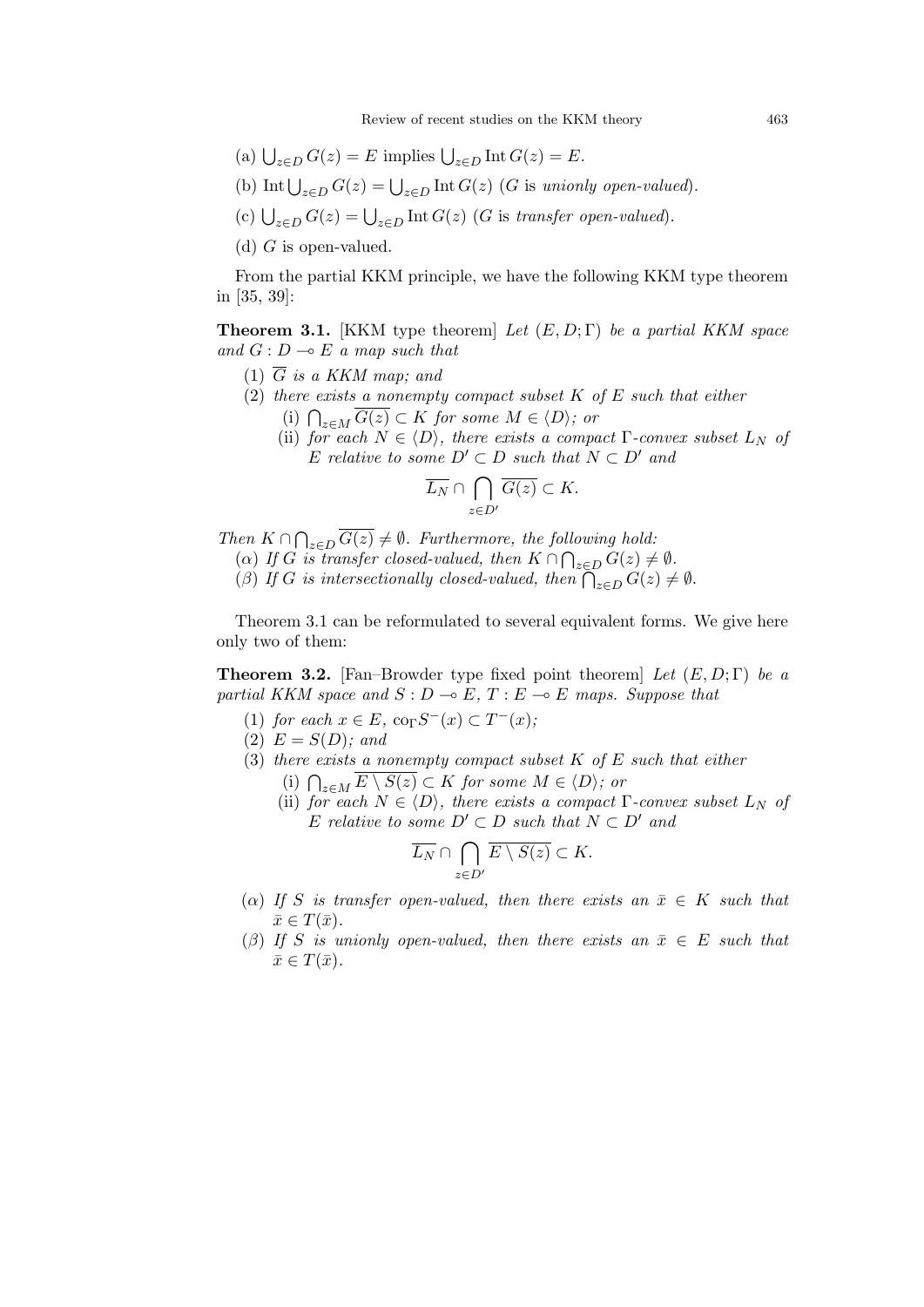**Theorem 3.3.** [Fan type minimax inequality] *Let* (*E, D*; Γ) *be a partial KKM*  $space, f: D \times E \rightarrow \overline{\mathbb{R}}, g: E \times E \rightarrow \overline{\mathbb{R}}$  extended real-valued functions, and  $\gamma \in \overline{\mathbb{R}}$  *such that* 

- (0) *for each*  $x \in E$ *,*  $q(x, x) \leq \gamma$ *;*
- (1) *for each*  $z \in D$ ,  $G(z) := \{y \in E \mid f(z, y) \leq \gamma\}$  *is intersectionally closed* [*resp., transfer closed*]*;*
- (2) for each  $y \in E$ ,  $\text{co}_{\Gamma}\{z \in D \mid f(z,y) > \gamma\} \subset \{x \in E \mid g(x,y) > \gamma\}$ ; and
- (3) *there exists a nonempty compact subset K of E such that the map*  $G: D \longrightarrow E$  *satisfies either* 
	- (i)  $K ⊃ \bigcap \{ \overline{G(z)} \mid z \in M \}$  *for some*  $M \in \langle D \rangle$ *; or*
	- (ii) *for each*  $N \in \langle D \rangle$ *, there exists a compact*  $\Gamma$ *-convex subset*  $L_N$  *of E relative to some*  $D' \subset D$  *such that*  $N \subset D'$  *and*

$$
K\supset \overline{L_N}\cap \bigcap_{z\in D'}\overline{G(z)}\neq \emptyset.
$$

*Then*

- (a) *there exists a*  $y_0 \in E$  [*resp.,*  $y_0 \in K$ ] *such that*  $f(z, y_0) \leq \gamma$  *for all z ∈ D; and*
- (b) *if*  $\gamma := \sup_{x \in E} g(x, x)$ *, then we have*

$$
\inf_{y \in E} \sup_{z \in D} f(z, y) \le \sup_{x \in E} g(x, x).
$$

In our previous work [35], we showed that these three theorems are mutually equivalent and basic in the KKM theory of abstract convex spaces. For the origins of Theorems 3.1-3.3, see [23] and references therein.

Here we recall briefly applications of particular forms of Theorems 3.1-3.3 on particular types of KKM spaces in the chronological order.

(1) At the beginning, the basic theorems in the KKM theory and their applications were established for convex subsets of topological vector spaces mainly by Ky Fan in 1961-84. Actually, Fan [2] obtained his well-known KKM lemma and its direct applications. A number of intersection theorems and applications to equilibrium problems followed; see [13].

(2) The origin of Theorem 3.2 is due to Browder in 1968 [1], and equivalent to Fan's geometric lemma in 1961 [2]. Browder gave applications to a systematic treatment of the interconnections between multi-valued fixed point theorems, minimax theorems, variational inequalities, and monotone extension theorems. Later Browder's theorem was also applied to the existence of maximal elements in mathematical economics.

(3) Fan in 1972 [3] established the origin of the minimax inequality (Theorem 3.3) from his KKM lemma and applied it to variational inequalities (of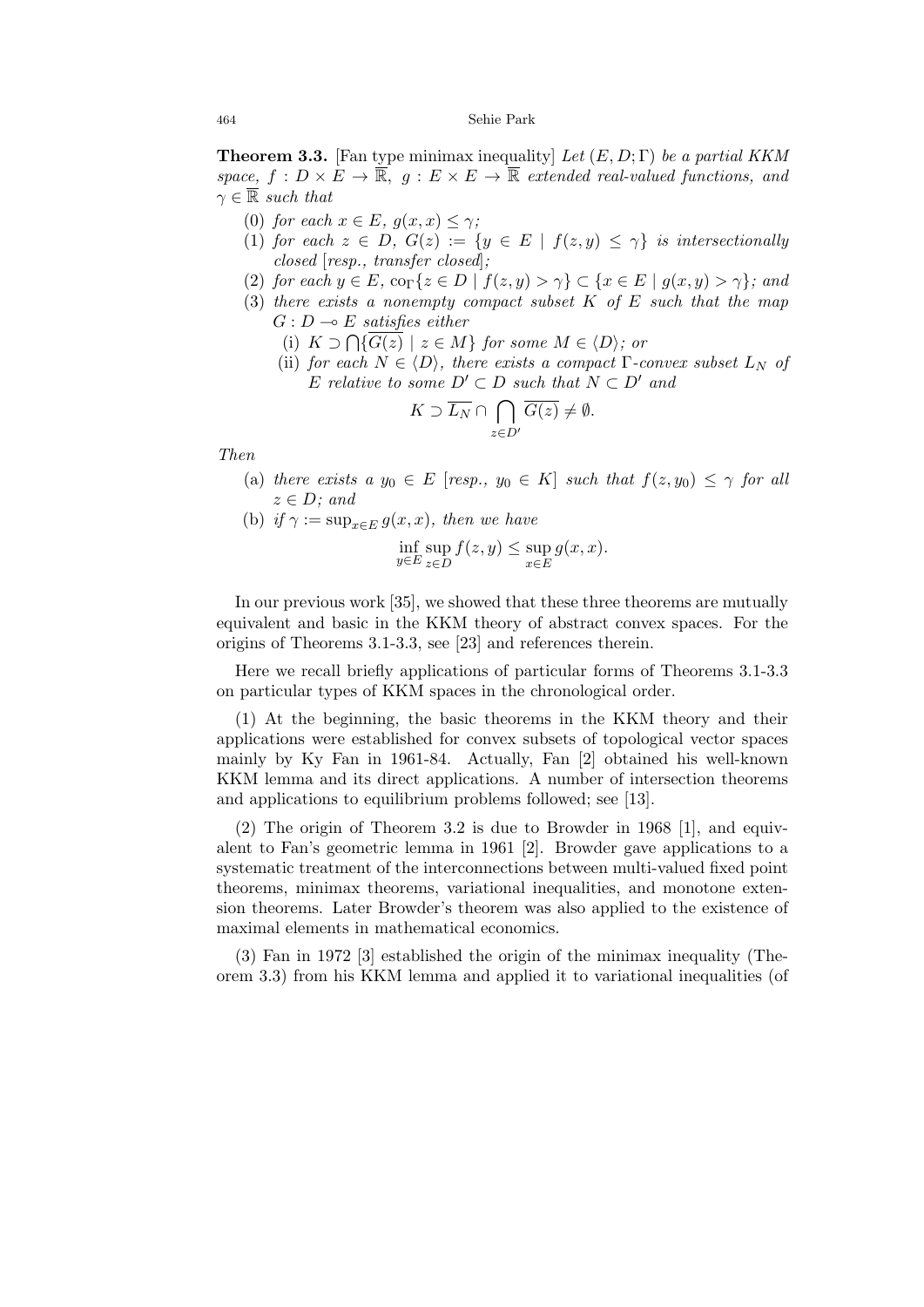Hartman-Stampacchia and of Browder), geometric formulations, separation properties of u.d.c. multimaps, coincidence and fixed point theorems, properties of sets with convex sections, and potential theory.

Further applications of the inequality appeared in various fields in mathematical sciences, for example, nonlinear analysis, especially in fixed point theory, variational inequalities, various equilibrium theory, mathematical programming, partial differential equations, game theory, impulsive control, and mathematical economics; see [13, 23] and the references therein.

(4) In 1981, Gwinner [5] displayed relations and connections between some of the most fundamental results of modern nonlinear analysis in the form of a circular tour. His tour started in a traditional way, but also ended with the classical KKM theorem; thus eight results in [5] are in some wide sense equivalent to the KKM theorem. Nowadays there are nearly one hundred such equivalent results; see [13] and references therein. Especially, in [5], an infinite dimensional analogue of the Walras' excess demand theorem was given, which is equivalent to the Fan-Glicksberg fixed point theorem.

(5) Granas [4] studied generalizations and applications of early results in the KKM theory on convex subsets of topological vector spaces and unified classical results systematically. In fact, Granas expanded Fan's works systematically and established new topological methods in convex analysis and nonlinear analysis.

(6) Then, the KKM theory has been extended to convex spaces by Lassonde in 1983 [10], and to *c*-spaces (or H-spaces) by Horvath in 1984-93 [6, 7] and others. For other literature, see [13].

(7) Since 1993, the theory is extended to generalized convex (G-convex) spaces in a sequence of papers of the present author and others. In our previous work [14] on G-convex spaces, there exist more than 15 equivalent formulations of the KKM principle such as Alexandroff-Pasynkoff theorem, Fan type matching theorem, Tarafdar type intersection theorem, geometric or section properties, Fan-Browder type fixed point theorems, maximal element theorems, analytic alternatives, Fan type minimax inequalities, variational inequalities, and others. This is also true for KKM spaces.

(8) In 2001, Park and Jeong [41] showed that the Brouwer fixed point theorem is equivalent to a number of results closely related to the Euclidean spaces or *n*-simplexes or *n*-balls. Among them are the Sperner lemma, the KKM theorem, some intersection theorems, various fixed point theorems, an intermediate value theorem, various non-retract theorems, the non-contractibility of spheres, and others.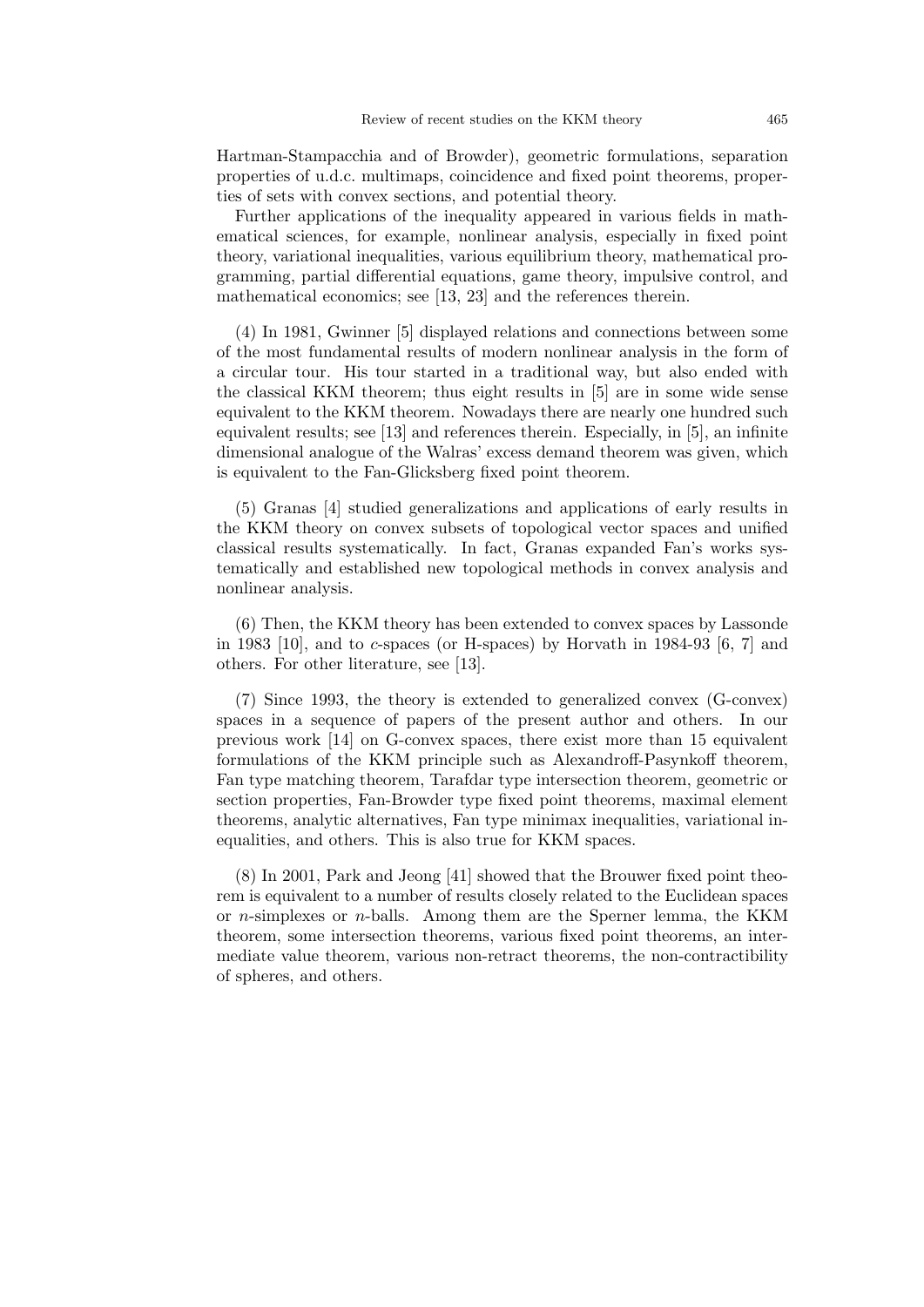(9) Since 2007 we introduced the concept of *ϕA*-spaces as a generalization of various variants of G-convex spaces and showed that they can be made into G-convex spaces in several ways; see [16, 19, 20, 25, 40]. Later  $\phi_A$ -spaces are called GFC-spaces by Khanh et al. [8] in 2009.

(10) There are several more statements equivalent to the KKM principle for abstract convex spaces; see [22, 32]. In [22-24, 32], we applied Theorems 3.1-3.3 and other equivalents of KKM spaces to obtain fixed point, minimax, and equilibrium theorems including the Nash equilibrium theorem. Especially, in [24], we showed that some of well-known results in the KKM theory on Gconvex spaces also hold on the KKM spaces. Examples of such results are theorems of Sperner and Alexandroff-Pasynkoff, Horvath type fixed point theorem, Fan-Browder type coincidence theorems, Fan type minimax inequalities, variational inequalities, von Neumann type minimax theorem, Nash type equilibrium theorem, and Himmelberg type fixed point theorem. Moreover, in our other works, we obtained generalizations of the Gale-Nikaido-Debreu theorem.

### 4. Comments on other works in KKM theory

In this section, we review our previous works which were concerned with comments on particular researches on the KKM theory. Some of them are closely related to modifications of our G-convex space theory.

**(1)** NFAA 5: 2000 [15] — In the KKM theory, by giving finer topologies on the underlying spaces, we can destroy many of artificial terminology. Examples of such terminology are compact closures (ccl) and compact interiors (cint), finitely metrically closed sets, closed transfer completeness, transfer compactly open values, compactly local intersection property, and others.

**(2)** PNIMS 2: 2007  $[16]$  — We introduce some subclasses of the class of abstract convex spaces, namely, abstract convex minimal spaces, minimal KKM spaces, generalized convex minimal spaces, and others. Each of these subclasses is convenient to establish the KKM theory and contains G-convex spaces properly. The class of G-convex spaces contains the classes of L-spaces, spaces having property (H), FC-spaces, and others. Some related matters are also discussed.

**(3)** NAF 12: 2007 [17] — We introduce basic results in the KKM theory on abstract convex spaces and the KKM maps. These are applied to various modifications of the concepts of G-convex spaces and KKM type maps. We discuss the nature of those modifications and criticize recently appeared 'generalizations' of our previous works due to many other authors.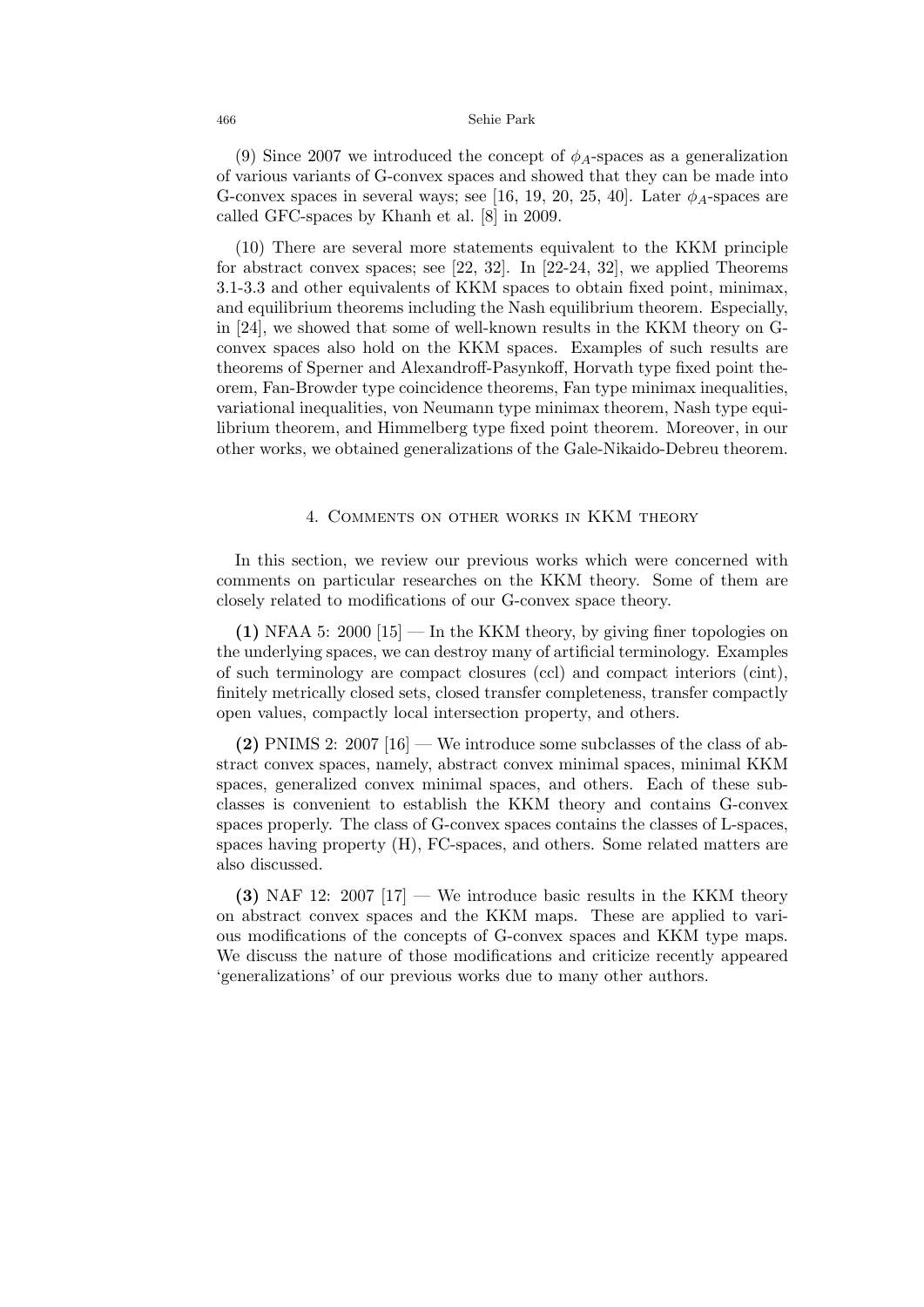**(4)** NAF 13: 2008 [18] — Some modifications of the concept of G-convex spaces are actually particular types of them. As an example, we introduce *ϕA*-spaces which include L-spaces, FC-spaces, and others. In this paper, we show that contents of sixteen recent papers on FC-spaces are consequences of the abstract convex space theory or the G-convex space theory developed by the author.

 $(5)$  JGO 45: 2009 [25] — We show that FC-spaces can be made into Lspaces, and hence particular types of G-convex spaces. Some examples are given and related matters are also discussed.

**(6)** PAMJ 18: 2008 [19] — Basic results in the KKM theory on abstract convex spaces and the KKM maps are applied to  $\phi_A$ -spaces which unify various imitations of G-convex spaces. We show that basic theorems on  $\phi_A$ -spaces can be applied to correct and improve results on the so-called R-KKM maps on the so-called L-convex spaces.

**(7)** CUBO 10: 2008 [20] — Various types of  $\phi_A$ -spaces  $(X, D; \phi_A)$  are simply G-convex spaces. Various types of generalized KKM maps on *ϕA*-spaces are simply KKM maps on G-convex spaces. Therefore, our G-convex space theory can be applied to various types of  $\phi_A$ -spaces. As such examples, we obtain KKM type theorems and a very general fixed point theorem on  $\phi_A$ -spaces.

**(8)** TJM 12: 2008 [21] — In [21], KKM theorems or coincidence theorems on abstract convex spaces are applied to obtain the Fan-Browder type fixed point theorems, existence of maximal elements, existence of economic equilibria and some related results. Consequently, we obtain generalizations or improvements of a number of known equilibria results, especially, on the so-called FC-spaces.

**(9)** NA 73: 2010 [32] — We clearly derive a sequence of a dozen statements which characterize the KKM spaces and several equivalent formulations of the partial KKM principle. As their applications, we add more than a dozen statements including generalized formulations of von Neumann minimax theorem, von Neumann intersection lemma, the Nash equilibrium theorem, and the Fan type minimax inequalities for any KKM spaces. Consequently, this paper unifies and enlarges previously known several proper examples of such statements for particular types of KKM spaces. Therefore, the whole contents of [32] is applicable to any  $\phi_A$ -space  $(X, D; \phi_A)$ .

**(10)** NAF 15: 2010 [33] — In the KKM theory, various types of  $\phi_A$ -spaces  $(X, D; \phi_A)$  due to other authors are simply G-convex spaces. Various types of generalized KKM maps on  $\phi_A$ -spaces are simply KKM maps on G-convex spaces. Therefore, our G-convex space theory can be applied to various types of *ϕA*-spaces. In 2006-09, G-convex spaces are extended to KKM spaces. In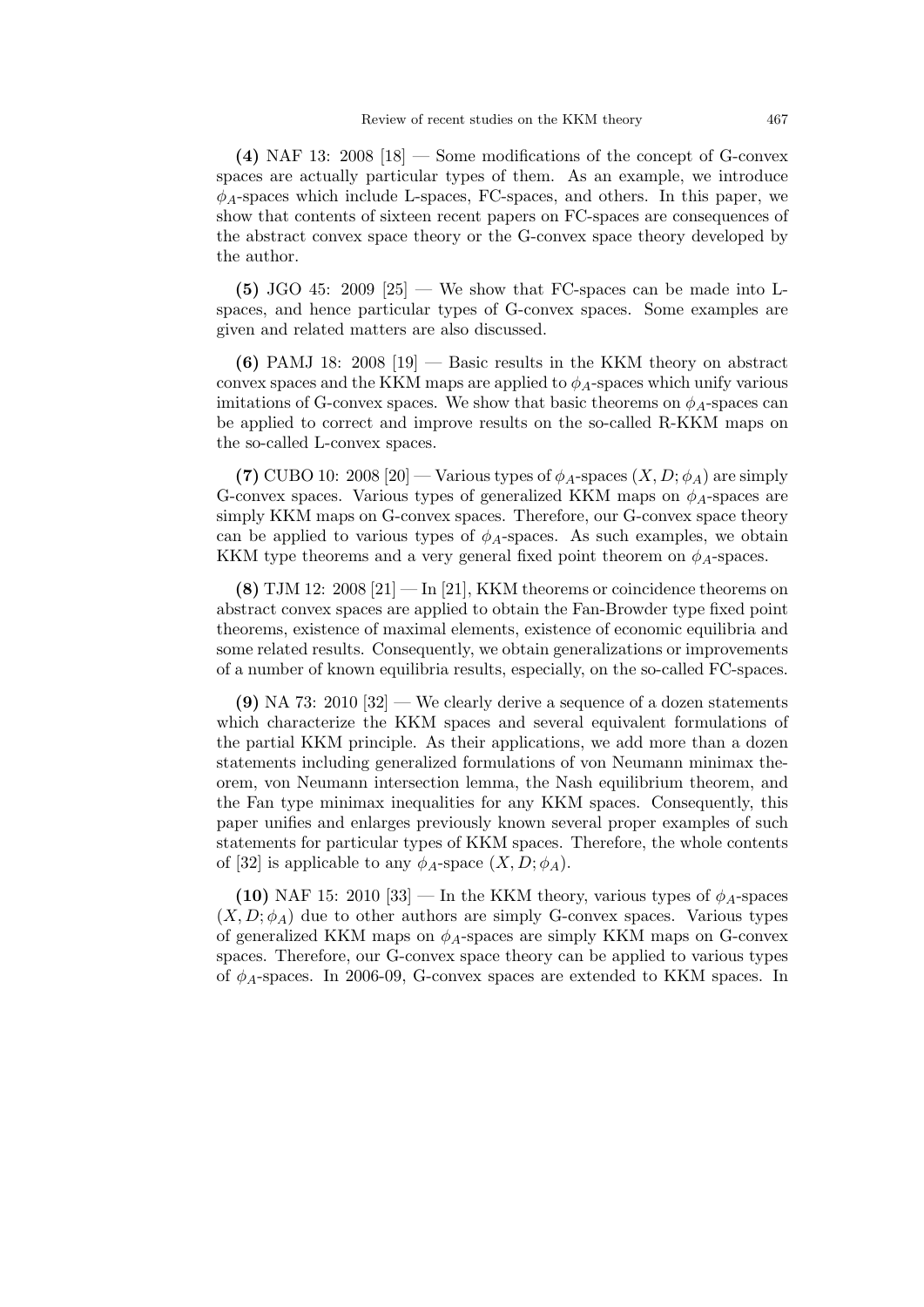[33], we review the recent transition from G-convex spaces to partial KKM spaces, and introduce a basic KKM theorem on these spaces.

**(11)** CKMS 25: 2010 [28] — Recently, some authors adopted the concept of the so-called *generalized R-KKM maps* which are used to rewrite some known results in the KKM theory. In [28], we show that those maps are simply KKM maps on G-convex spaces. Consequently, results on generalized R-KKM maps follow the corresponding previous ones on G-convex spaces.

**(12)** NAF 15: 2010 [29] — Recently there have appeared a very large number of papers on the KKM theory. In [29], we select several of them and give comments.

 $(13)$  NA 74: 2011 [34] — In the KKM theory, some authors adopt the concepts of the compact closure (ccl), compact interior (cint), transfer compactly closed-valued multimap, transfer compactly l.s.c. multimap, and transfer compactly local intersection property, respectively, instead of the closure, interior, closed-valued multimap, l.s.c. multimap, and possession of a finite open cover property. In this paper, we show that such adoption is inappropriate and artificial. In fact, any theorem with a "transfer" attached term is equivalent to the corresponding one without "transfer". Moreover, we can invalidate terms with "compactly" attached by giving a finer topology on the underlying space. In such ways, we obtain simpler formulations of KKM type theorems, Fan-Browder type fixed point theorems, and other results in the KKM theory on abstract convex spaces.

**(14)** NAF 16: 2011 [36] — After our previous work [12] appeared, some new results on continuous selection problem on G-convex spaces were obtained by a number of other authors. Some of them claimed to obtain already known results. In [36], we show that selection theorems in [12] with a few generalized forms of them contain certain selection theorems in more than a dozen papers mainly appeared after [12].

**(15)** CKMS 27: 2012 [37] — Recently, at least four of Ding's papers give examples of his FC-spaces which are not L-spaces. We show that they can be made into L-spaces. We also clarify that all statements in one of Ding's paper can be stated in corrected and generalized forms for the class of abstract convex spaces beyond FC-spaces.

**Acknowledgement.** This review is based on the first plenary talk given at the International Conference on Mathematical Inequalities and Nonlinear Functional Analysis with Applications, July 25-29, 2012, held at Gyeongsang National University, Jinju, Korea. The author would like to express his gratitude to the efforts and the hospitality of the organizers of the conference.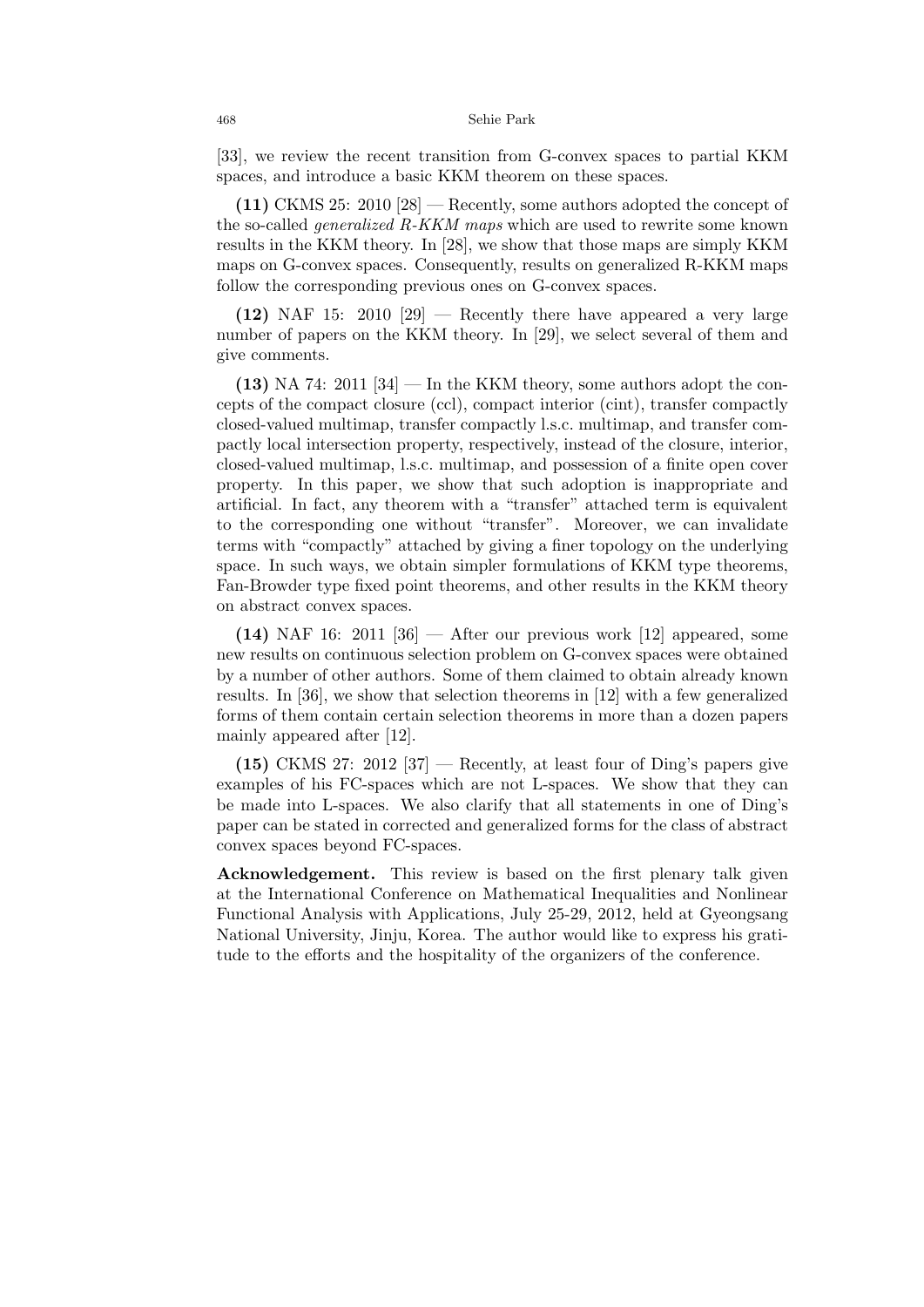#### **REFERENCES**

- [1] F. E. Browder, *The fixed point theory of multi-valued mappings in topological vector spaces,* Math. Ann. **177** (1968), 283–301.
- [2] K. Fan, *A generalization of Tychonoff 's fixed point theorem*, Math. Ann. **142** (1961), 305–310.
- [3] K. Fan, *A minimax inequality and applications*, Inequalities III (O. Shisha, ed.), pp.103– 113, Academic Press, New York, 1972.
- [4] A. Granas, *Quelques méthodes topologique èn analyse convexe*, Méthdes topologiques en analyse convexe, Sém. Math. Supér. **110**, pp.11–77, Press. Univ. Montréal., 1990.
- [5] J. Gwinner, *On fixed points and variational inequalities A circular tour,* Nonlinear Anal. **5** (1981), 565–583.
- [6] C. D. Horvath, *Contractibility and generalized convexity,* J. Math. Anal. Appl. **156** (1991), 341–357.
- [7] C. D. Horvath, *Extension and selection theorems in topological spaces with a generalized convexity structure,* Ann. Fac. Sci. Toulouse **2** (1993), 253–269.
- [8] P. Q. Khanh, N. H. Quan and J.-C. Yao, *Generalized KKM type theorems in GFC-spaces and applications,* Nonlinear Anal. **71** (2009), 1227–1234.
- [9] W. Kulpa and A. Szymanski, *Some remarks on Park's abstract convex spaces*, Preprint.
- [10] M. Lassonde, *On the use of KKM multifunctions in fixed point theory and related topics,* J. Math. Anal. Appl. **97** (1983), 151–201.
- [11] S. Park, *Some coincidence theorems on acyclic multifunctions and applications to KKM theory*, Fixed Point Theory and Applications (K.-KTan, ed.), pp.248–277, World Scientific Publ., River Edge, NJ, 1992.
- [12] S. Park, *Continuous selection theorems in generalized convex spaces,* Numer. Funct. Anal. Optimiz. **20** (1999), 567–583.
- [13] S. Park, *Ninety years of the Brouwer fixed point theorem,* Vietnam J. Math. **27** (1999), 187–222.
- [14] S. Park, *Elements of the KKM theory for generalized convex spaces,* Korean J. Comp. Appl. Math. **7** (2000), 1–28.
- [15] S. Park, *Remarks on topologies of generalized convex spaces*, Nonlinear Funct. Anal. Appl. **5** (2000), 67–79.
- [16] S. Park, *Various subclasses of abstract convex spaces for the KKM theory*, Proc. National Inst. Math. Sci. **2**(2) (2007), 35–47.
- [17] S. Park, *Comments on some abstract convex spaces and the KKM maps*, Nonlinear Anal. Forum **12**(2) (2007), 125–139.
- [18] S. Park, *Comments on recent studies on abstract convex spaces*, Nonlinear Anal. Forum **13**(1) (2008), 1–17.
- [19] S. Park, *Comments on the KKM theory on ϕA-spaces*, PanAmerican Math. J. **18**(2) (2008), 61–71.
- [20] S. Park, *Remarks on KKM maps and fixed point theorems in generalized convex spaces*, CUBO, Math. J. **10**(4) (2008), 1–13.
- [21] S. Park, *Remarks on fixed points, maximal elements, and equilibria of economies in abstract convex spaces*, Taiwan. J. Math. **12**(6) (2008), 1365–1383.
- [22] S. Park, *Elements of the KKM theory on abstract convex spaces*, J. Korean Math. Soc. **45**(1) (2008), 1–27.
- [23] S. Park, *New foundations of the KKM theory*, J. Nonlinear Convex Anal. **9**(3) (2008), 331–350.